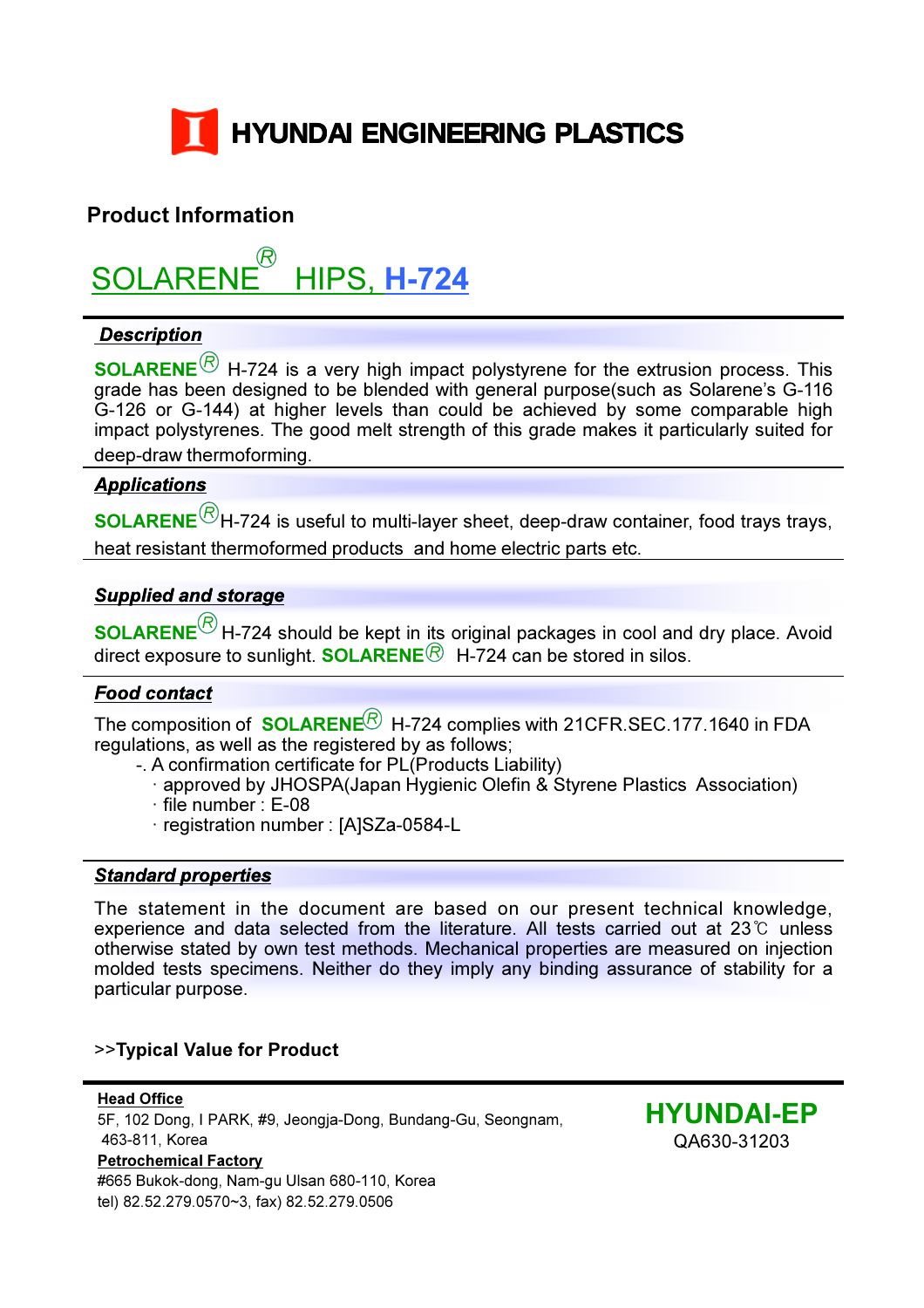

### Typical Value for Product

# $\overline{a}$  HIPS, H-724 SOLARENE<sup>®</sup>

|                                                        |                   | Test method       |                   | <b>Typical value</b>     |             |
|--------------------------------------------------------|-------------------|-------------------|-------------------|--------------------------|-------------|
| Test item                                              | Unit              | <b>ISO</b>        | <b>ASTM</b>       | <b>ISO</b>               | <b>ASTM</b> |
| <b>Mechanical properties</b>                           |                   |                   |                   |                          |             |
| Tensile stress at yield                                | <b>MPa</b>        | 527               | D638              | 25                       |             |
| Tensile stress at break                                | <b>MPa</b>        | 527               | D638              | 24                       |             |
| Tensile strain at yield                                | $\frac{0}{0}$     | 527               | D638              | 0.7                      |             |
| Tensile strain at break                                | $\frac{0}{0}$     | 527               | D638              | 65                       |             |
| Young's modulus                                        | <b>MPa</b>        | 527               | D638              | 1,765                    |             |
| Flexural strength                                      | <b>MPa</b>        | 178               | D790              | 43                       |             |
| <b>Flexural modulus</b>                                | <b>MPa</b>        | 178               | D790              | 2,157                    |             |
| Charpy impact strength $(23 \degree C - 30 \degree C)$ | kJ/m <sup>2</sup> | 179               |                   | 109/121                  |             |
| Charpy notched impact strength(23℃/-30℃)               | kJ/m <sup>2</sup> | 179               | D6110             | 12.7/8.5                 |             |
| IZOD impact notched strength $(23^{\circ}C)$           | kJ/m <sup>2</sup> | 180               | D <sub>256</sub>  | 13                       |             |
| IZOD impact notched strength(-23°C)                    | kJ/m <sup>2</sup> | 180               | D256              |                          |             |
| Rockwell hardness(L scale)                             |                   | 2039              | D785              | 65                       |             |
| <b>Rheological Properties</b>                          |                   |                   |                   |                          |             |
| Melt flow index( $200^{\circ}$ C-5kg)                  | $g/10$ min        | 1133              | D1238             | 5                        |             |
| Molding shrinkage(along chain)                         | $\%$              | Injection         | Injection         | .6                       |             |
| Molding shrinkage(across chain)                        | $\frac{0}{0}$     | injection         | injection         | .5                       |             |
| <b>Thermal properties</b>                              |                   |                   |                   |                          |             |
| VICAT softening temp., (B/50)                          | $\rm ^{\circ}\!C$ | 306               | D1525             | 97                       |             |
| Heat distortion temp., (1.8MPa)                        | °C                | 75                | D648              | 75                       |             |
| <b>Optical properties</b>                              |                   |                   |                   |                          |             |
| Haze(Injection Mold Specimen)                          | $\frac{0}{0}$     |                   | D <sub>1003</sub> |                          |             |
| Yellow index(Pellets)                                  |                   |                   | D1925             | $\overline{\phantom{0}}$ |             |
| <b>Burning properties</b>                              |                   |                   |                   |                          |             |
| Flammability, 1.6t                                     | <b>Class</b>      | <b>UL94</b>       |                   | HB                       |             |
| 3.2t                                                   | Class             | <b>UL94</b><br>HB |                   |                          |             |

### **Head Office**

5F, 102 Dong, I PARK, #9, Jeongja-Dong, Bundang-Gu, Seongnam, 463-811, Korea Petrochemical Factory

#665 Bukok-dong, Nam-gu Ulsan 680-110, Korea tel) 82.52.279.0570~3, fax) 82.52.279.0506

HYUNDAI-EP QA630-31203